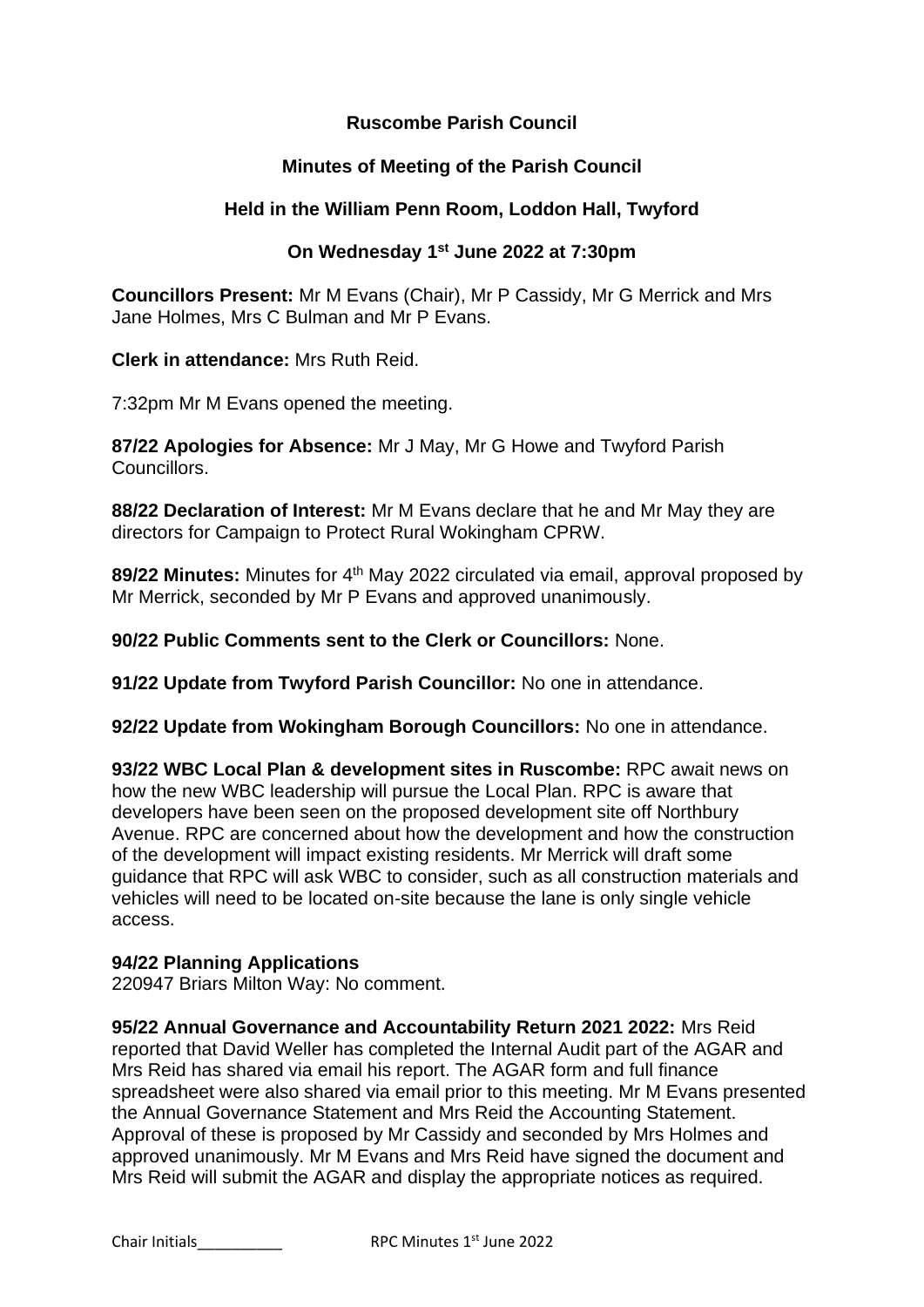**96/22 RPC Insurance:** RPC have discussed this via email because the insurance renewal was 1st June, RPC has renewed with Community Action Suffolk. Mrs Reid did request other quotes but did not receive any others back. Mr Merrick raised that he thinks RPC should have warning signage at the ponds, and signate of RPC's ownership of the ponds. Mrs Reid will get quotes on how to do this, Ownership can be within an information lectern board and water warning will be on an upright sign. Mr Merrick knows some good sign companies so will share these with Mrs Reid.

**97/22 Castle End Road Pond:** RPC is aware that the wood from the bench at Castle End Road Pond is missing, Mrs Reid hopes it has been taken down by a trustee or farmer until access to the bench is approved or declined. Mrs Reid will keep RPC informed once a decision has been made by the trustees and farmer.

**98/22 Glebeland lease:** The diocese has agreed to a lease on the Glebeland and Mrs Reid will share the terms of the lease as soon as they are received.

**99/22 Trees**: RPC would like a row of trees on London Road, going from the end of the houses on the North side of the road to the Ruscombe boundary. Mrs Reid will look into the ownership of the land.

### **100/22 CIL Money**

Glebeland: RPC will first need a solicitor to manage the lease. Mrs Reid will ask for some quotes.

Allotments tap: No update.

Central bollards: No update. Mrs Reid will report them to WBC. Boundary sign: No update. Mrs Reid will ask for an update for London Road and Ruscombe Lane.

**101/22 Subscriptions to SLCC and Parish Online:** Mrs Reid believes these would be beneficial to RPC, other clerks find SLCC a very useful resource of information and Parish Online will help with the common query of land boundary. Subscription to both of these is proposed by Mrs Bulman, seconded by Mr Merrick and approved unanimously.

**102/22 Finance**: Payments to consider: - CR Landscapes £120.00: Paid #1/6 2022 BALC £252.19: Paid #2/6 2022 Community Action Suffolk £709.15: Paid #3/6 2022 David Weller £71.60: Paid #4/6 2022 Royal Mail £378.00: Paid #5/6 2022 HMRC £30.08: Paid #6/6 2022 Clerk wages and expenses £948.97: Paid #7/6 2022 Nest pension £89.47: Paid #8/6 2022 SSE (May) £53.28: Paid Direct Debit These payments are proposed by Mrs Holmes, seconded by Mr P Evans and approved unanimously.

**103/22 Reports from liaison rep:** Mr M Evans attended the Northern Parishes Community Group, since that meeting Mr M Evans has been aware of an increase in crime in the area, Mr M Evans will raise this at the next meeting.